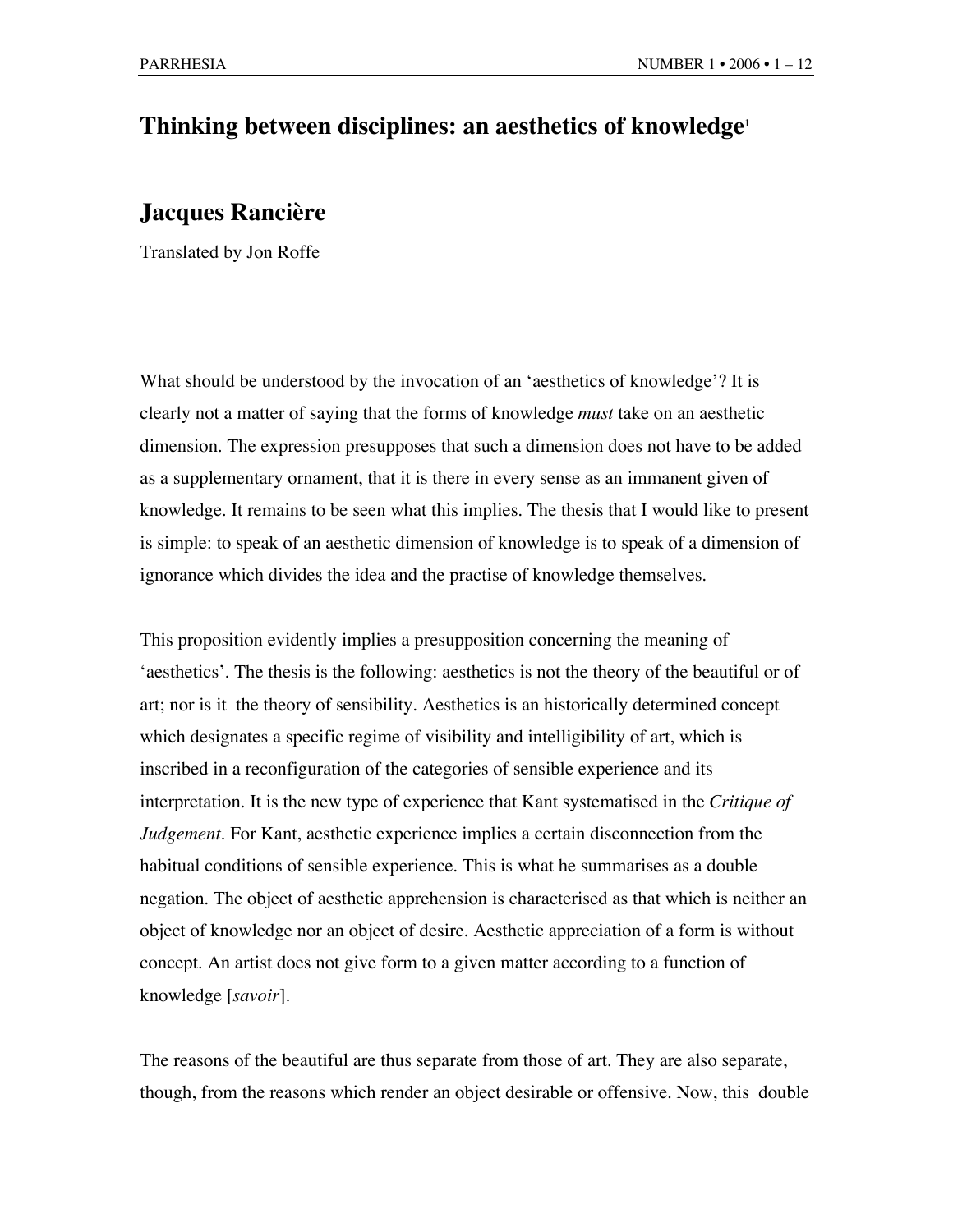negation is not only defined by the new conditions of appreciation of art works. It also defines a certain suspension of the normal conditions of social experience. This is what Kant illustrates at the beginning of the *Critique of Judgement* with the example of the palace, in which aesthetic judgement isolates the form alone, disinterested in knowing [*savoir*] whether the palace serves the vanity of the idle rich and for which the sweat of working people has been spent in order to build it. This, Kant says, must be *ignored* to aesthetically appreciate the form of the palace.

This will to ignorance declared by Kant has not ceased to provoke scandal. Pierre Bourdieu has consecrated six hundred pages to the demonstration of a single thesis: that this ignorance is a deliberate misrecognition [*méconnaissance*] of what the science of sociology teaches us more and more precisely, to grasp the fact that disinterested aesthetic judgement is the privilege of those alone who can abstract themselves – or who believe that they can – from the sociological law which accords to each class of society the judgements of taste corresponding to their *ethos*, that is, to the manner of being and of feeling that its condition imposes upon it. The disinterested judgement on the formal beauty of the palace is in fact reserved for those who are neither the owners of the palace nor its builders. It is the judgement of the petit-bourgeois intellectual who, free from worries about work or capital, indulges himself by adopting the position of universal thought and disinterested taste.<sup>2</sup> Their exception therefore confirms the rule according to which judgements of taste are in fact incorporated social judgements which translate a socially determined ethos.

Bourdieu's judgement, and that of all those who denounce the aesthetic illusion, rests on a simple alternative: you know or you do not [*on connaît ou on méconnaît*]. If you do not know [*méconnaît*], it is because you do not know [*sait*] how to look or you cannot look. But to not be able to look is still a way of not knowing how to look. Whether philosopher or petit-bourgeois, those who deny this, those who believe in the disinterested character of aesthetic judgement do not want to see because they cannot see, because the place that they occupy in the determined system, for them as for everyone else, constitutes a mode of accommodation which determines a form of misrecognition [*méconnaissance*]. In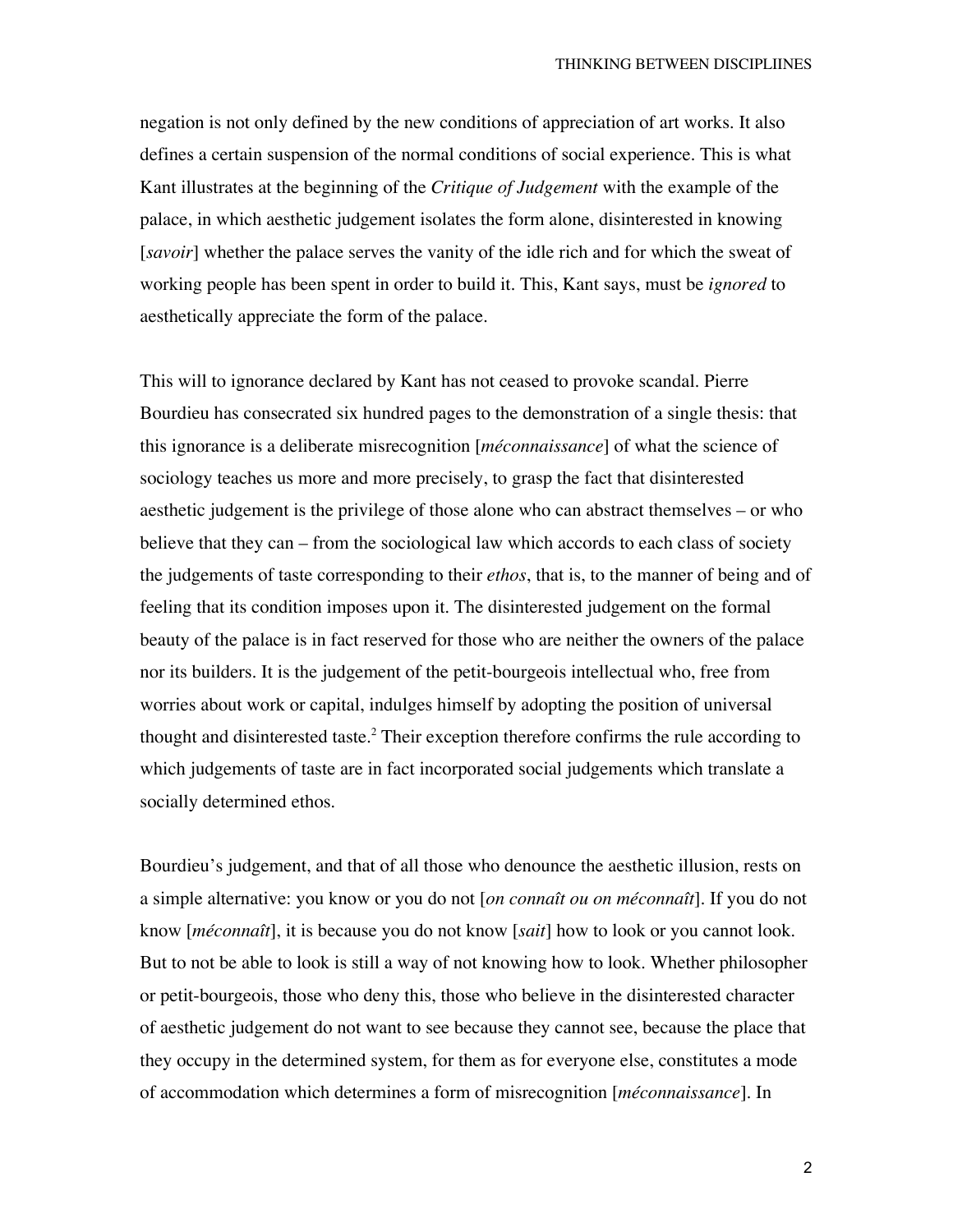short, the aesthetic illusion confirms that subjects are subjected to a system because they do not understand how it works. And if they do not understand, it is because the very functioning of the system is misrecognition. The savant is the one who understands this identity of systemic reasons and the reasons for its misrecognition.

This configuration of knowledge rests on a simple alternative: there is a true knowledge [*savoir*] which is aware and a false knowledge [*savoir*] which ignores. False knowledge oppresses, true knowledge liberates. Now the aesthetic neutralisation of knowledge [*savoir*] suggests that this schema is too simple. It suggests that there is not one knowledge but two, that each knowledge [*savoir*] is accompanied by a certain ignorance, and therefore that there is also a knowledge [*savoir*] which represses and an ignorance which liberates. If builders are oppressed, it is not because they ignore their exploitation put in the service of the inhabitants of the palace. On the contrary, it is because they cannot ignore it, because their condition imposes on them the need to create another body and another way of seeing than that which oppresses them, because what is oppressive prevents them from seeing in the palace something other than the product of the labour invested and the idleness appropriated from this labour. In other words, a "knowledge" [*savoir*] is always double: it is an ensemble of knowledges [*connaissances*] and it is also an organised distribution [*partage*]<sup>3</sup> of positions. The builder is thus supposed to possess a double knowledge [*savoir*]: a knowledge relative to their technical comportment and a knowledge of the latter's conditions. Now, each of those knowledges has a particular ignorance as its reverse: they who know how to work with their hands are supposed ignorant with regard to appreciating the adequation of their work to a superior end. This is why they know that they must continue to play their part. But to say that they "know" [*sait*] this is in fact to say that it is not they who know what the system of roles must be.

Plato has explained this once and for all. Artisans cannot be occupied with the common matters of the city for two reasons: firstly because work does not wait; secondly, because god has put iron in the souls of artisans as he has put gold in the souls of those who must run the city. In other words, their occupation defines aptitudes (and ineptitudes), and their aptitudes in return commit them to a certain occupation. It is not necessary for artisans to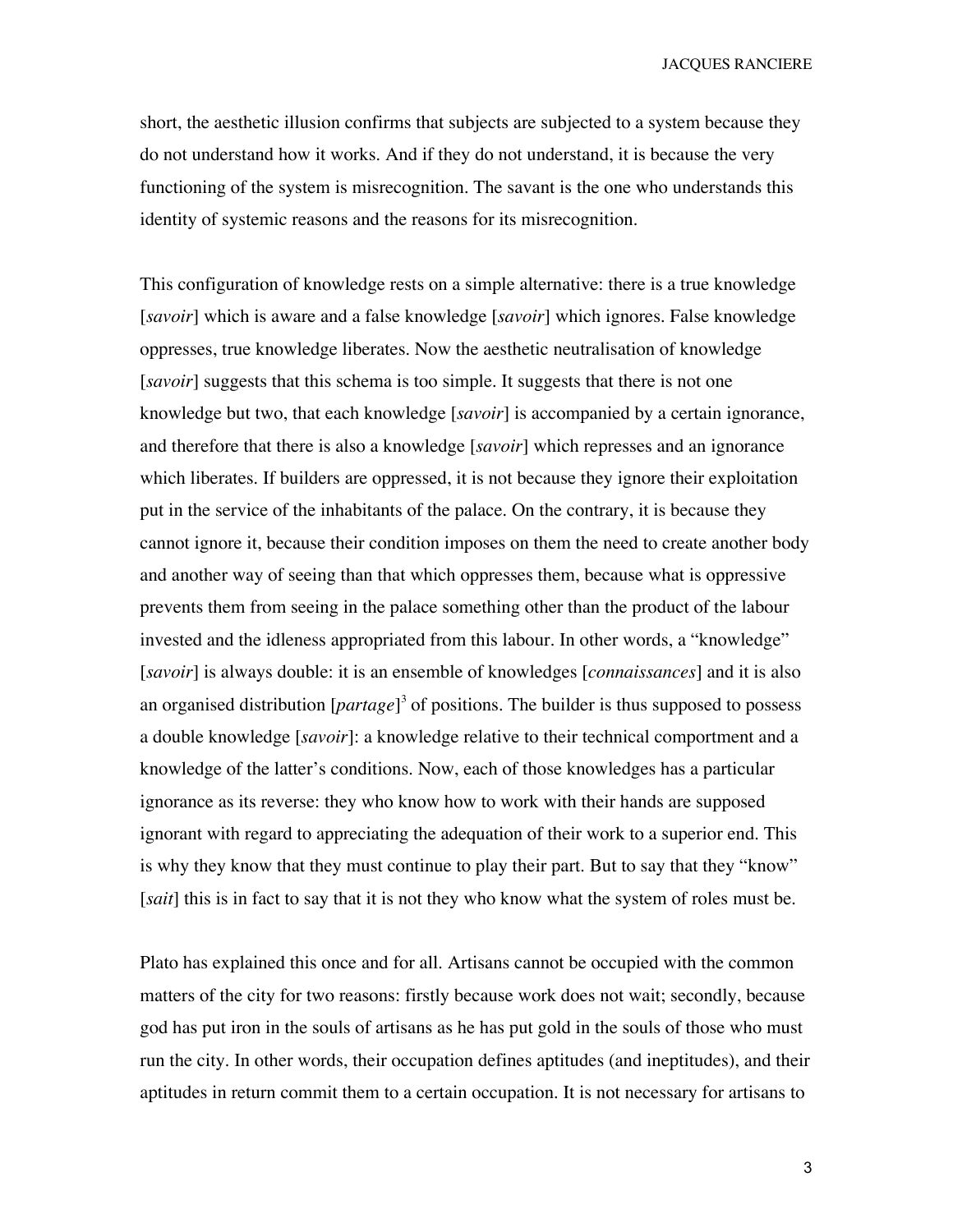be convinced in the depths of their being that God has truly put iron in their souls, or gold in those of their rulers. It is enough for them to act on an everyday basis as though this was the case: it is enough that their arms, their gaze and their judgement make their know-how [*savoir-faire*] and the knowledge of their condition accord with each other, and vice versa. There is no illusion here, nor any misrecognition. It is, as Plato says, a matter of 'belief'. But belief is not illusion to be opposed to knowledge and which would hide reality. It is a determined rapport of the two 'knowledges' and the two 'ignorances' which correspond to them.

It is this arrangement [*dispositif*] that aesthetic experience deregulates. It is thus that such experience is much more than a way of appreciating works of art. It concerns the definition of a type of experience which neutralises the circular relationship between knowledge [*connaissance*] as know-how [*savoir*] and knowledge as the distribution of roles. Aesthetic experience eludes the sensible distribution of roles and competences which structures the hierarchical order. The sociologist would like this to be nothing more than the illusion of the philosopher, who believes in the disinterested universality of judgements concerning the beautiful, since it ignores the conditions which determine the tastes and the manner of being of the worker. But here the builders believe Plato rather than the sociologist: what they need, and what aesthetic experience signifies, is a change in the regime of belief, the change of the rapport between what the arms know how to do and what the eyes are capable of seeing.

This is what we read, fifty years after Kant, in the journal of a worker in the time of the 1848 Revolution, a builder who claims to recount his working day but seems much rather to be writing a personal paraphrase of the *Critique of Judgement*. To cite an extract of his text:

*Believing himself at home, he loves the arrangement of a room so long as he has not finished laying the floor. If the window opens out onto a garden or commands a view of a picturesque horizon, he stops his arms a moment and glides in imagination towards the*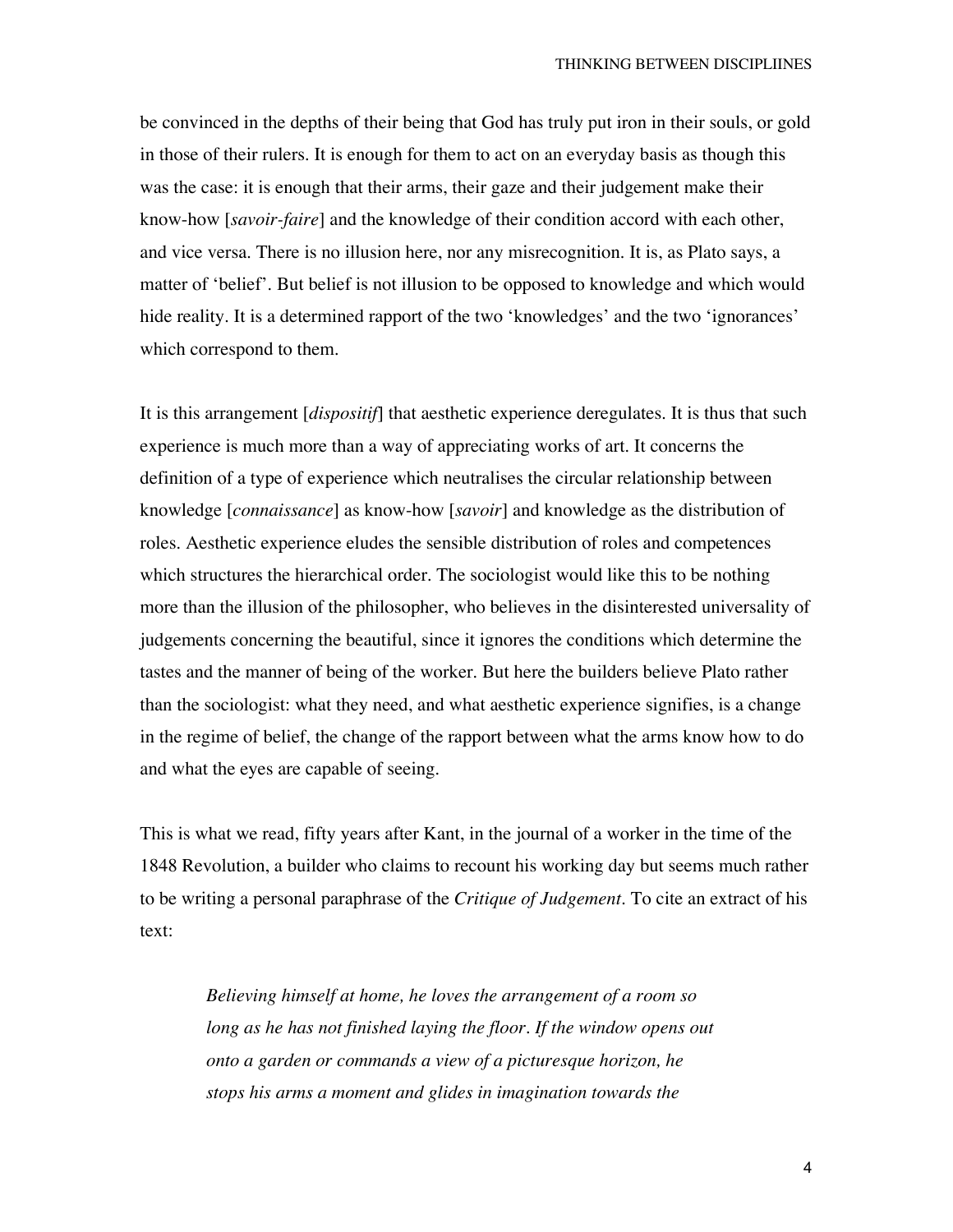*spacious view to enjoy it better than he possessors of the neighbouring residences.<sup>4</sup>*

Ignoring the fact that the house belongs to others, and acting *as if* what was being enjoyed by the gaze also belonged to him – this is an operation of an effective disjunction between the arms and the gaze, a disjunction between an *occupation* and the *aptitudes* which correspond to it. This is to exchange one *as if* for another *as if*. Plato told *stories* [*histoires*], *myths*, in order to submit technical knowledges to a knowledge of 'ends'. This knowledge of ends is necessary to found a hierarchical order. Unfortunately, this supplement which provides foundation for the distribution of knowledges [*savoirs*] and positions is without demonstrable foundation itself. It must be presupposed, and in order to do so a story needs to be recounted which must be 'believed', in the sense defined above.

Knowledge, Plato says, requires stories because it is in fact always double. However, he aims to comprehend these stories within an ethical framework. 'Ethics', like aesthetics, is a word whose meaning must be specified. We easily identify it with the moment in which particular facts are judged according to universal values. But this is not the foremost meaning of *ethos*. Before recalling law, morality or value, *ethos* indicates the abode [*séjour*]. Further, it indicates the way of being which corresponds to this abode, the way of feeling and thinking which belongs to whoever occupies any given place. It is in fact this which is at issue in the Platonic myths. Plato recounts stories which prescribe the way in which those who belong to a condition must live it. That is, he inscribes 'poetic' productions within a framework such that they are lessons, where the poet is a teacher of the people, good or bad. This is to say that for Plato, there is no 'aesthetics'.

Aesthetics means, in effect, a 'finality without end' [*finalité sans fin*], a pleasure disconnected from every science of ends. It is a change in the status of the *as if*. The aesthetic gaze which sees the form of the palace is without relation with its functional perfection, and with its inscription in an order of society. It acts as if the gaze could be detached from the double rapport of the palace with the knowledge [*savoir*] invested in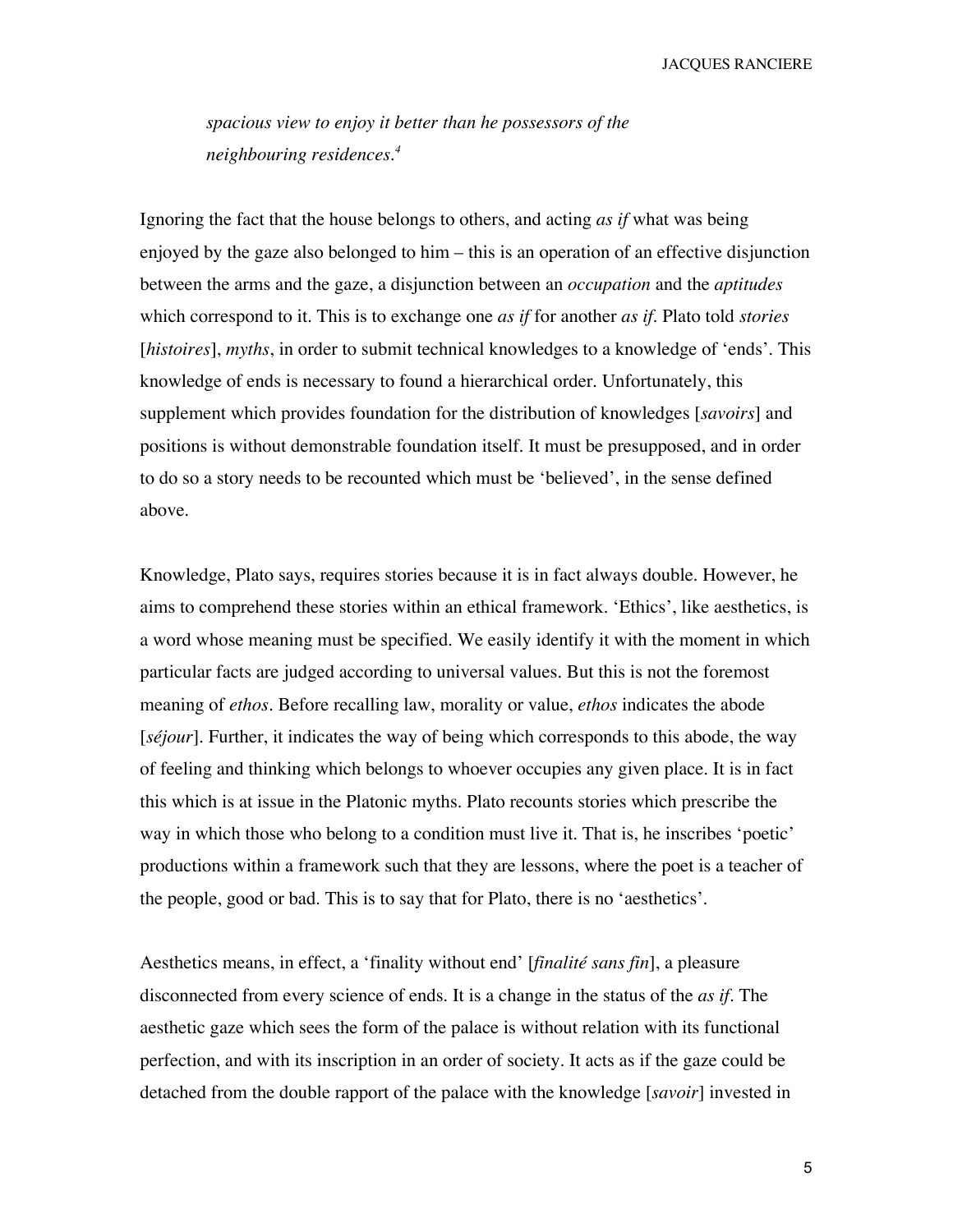its fabrication, and the knowledge [*savoir*] of the social order which provides it with its context. Consequently, artisans act as if they were at home in the house that they otherwise know is not theirs, as if they possessed the perspective of the garden. This 'belief' does not hide any reality. But it doubles this reality, which the ethical order would like to consider as only *one.* As a consequence of this, they can double their working identities; to the identity of the worker at home in a defined regime can be added a *proletarian* identity – in other words, the identity of a subject capable of escaping the assignment to a private condition and of intervening in the affairs of the community.

It is this doubling that the sociologist refuses. On his account, the *as if* can only be an illusion. Knowledge cannot be aesthetic, but must rather be the contrary of the aesthetic. The aesthetic is, in effect, a division of knowledge, an interference in the order of sensible experience which brings social positions, tastes, attitudes, knowledges [*savoirs*] and illusions into correspondence. Bourdieu's polemic against aesthetics is not the work of one particular sociologist on a particular aspect of social reality; it is structural. A discipline, in effect, is not first of all the definition of a set of methods appropriate to a certain domain or a certain type of object. It is first the very constitution of this object as an object of thought, the demonstration of a certain idea of knowledge – in other words, a certain idea of the rapport between knowledge and a distribution of positions.

This is what is meant by a discipline. A discipline is always something other than an exploitation of this territory, and therefore a demonstration of an idea of knowledge [*savoir*]. And an idea of knowledge [*savoir*] should be understood as a regulation of the rapport between the two knowledges [*savoir*] and two ignorances. It is a way of defining an idea of the thinkable, an idea of what the objects of knowledge themselves can think and know. It is therefore always a certain regulation of dissensus, of its dehiscence [*écart*] in relation to the ethical order, according to which a certain type of condition implies a certain type of thought.

It is this context of the thinkable which is at work when Bourdieu constructs the *dispositif* of phrases and photographies, attesting that the distinguished and popular classes each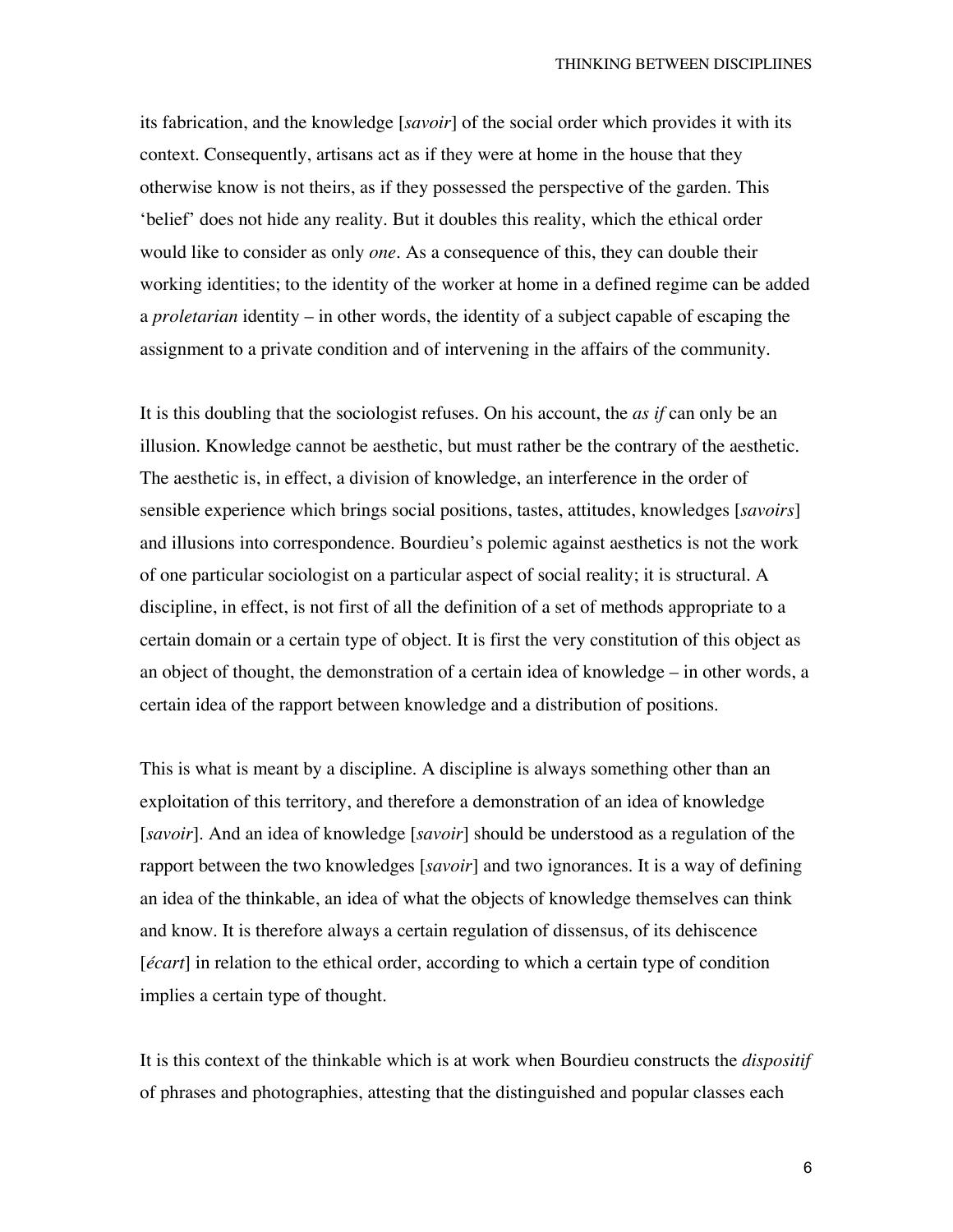adopt, whatever Kant says, the tastes which correspond to their place. We know that the questionnaires used for this purpose are made notably to avoid the phenomena of 'allodoxy'. For example, the following opinion is proposed to the popular public: 'I love classical music, for example the waltzes of Strauss'. The formulation of the opinion is conceived as a snare for the workers who will lie, saying that they love classical music, but are betrayed, being ignorant of the fact that Strauss does not deserve to be considered a composer of classical music.

It is clear that the sociological method here presupposes the result that it was supposed to establish. In other words, science – before being a method to study the phenomena of orthodoxy and allodoxy – is an orthodoxy, a war machine against allodoxy. But what it calls allodoxy is in fact aesthetic dissensus, the dehiscence between the arms and the gaze of the carpenter, the sensible rupture of the relation between a body and what it knows – in the double sense of knowing. The settling of scores between the sociologist and Kant is first of all the settling of scores with our woodworker. Sociology, before being a discipline taught in the university is first of all, in another sense, a war machine invented in the age of the aesthetic which is also the age of democratic revolutions, as a response to the troubles of this age.

Before being the 'science of society', sociology was first historically the project of a reorganisation of society. It wanted to remake a body for this society supposedly divided by philosophical abstraction, protestant individualism and revolutionary formalism. It wanted to reconstitute the social fabric such that individuals and groups at a given place would have the *ethos*, the ways of feeling and thinking, which corresponded at once to their place and to a collective harmony. Sociology today has certainly distanced itself from this organicist vision of society. But it continues, for the benefit of science, to want what science wants for the good of society, to understand [*savoir*] the rule of correspondence between social conditions and the attitudes and judgements of those who belong to it. The scientific war against the allodoxy of judgements continues the political war against 'anomie' of behaviour, the war against the aesthetic and democratic unrest of the division of the body politic within itself.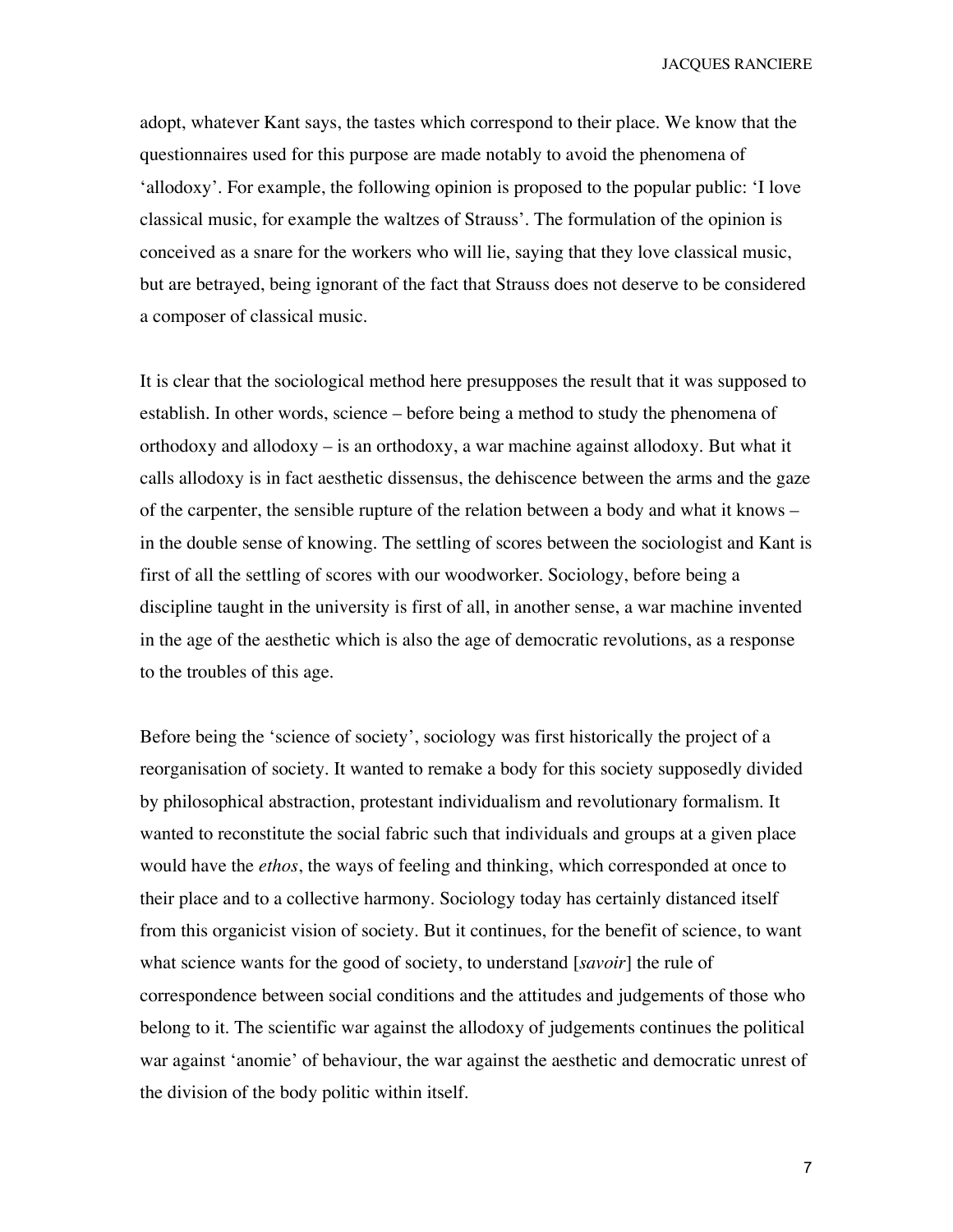Thus sociology enters into a polemical complicity with the Platonic ethical project. What it refuses, and what the philosopher declares, is that inequality is an artifice, a story which is imposed. It wants to claim that inequality is an incorporated reality in social behaviour and misrecognised in the judgements that this behaviour implies. It wants to claim that what science knows is precisely what its objects do not.

I have taken the example of sociology. I could also just as well have taken that of history. We know how the historical discipline, for more than a century, has declared itself in revolution. It has thus proclaimed its separation from chronicle-history which attached itself to facts about great men and to the documents written by their chroniclers, secretaries and ambassadors, and by this to devote themselves to material facts and long periods of the time in the life of common people. They have thus related its scientific status to a certain democracy. However, it is clear that this democracy is also one democracy opposed to another. It opposes the material reality of long cycles of life to the agitations which disturb the surface, like the distraction of the builder's gaze, and the ephemeral revolutionary journal in which it is recounted. History, for Marc Bloch, is the science of man in time. But this 'in time' is in fact an organised distribution of time. It confirms that the true time of the builder is the long time of life which reproduces itself, and not the suspended time of aesthetic experience, and that towards which it makes time deviate: the 'short' time, the 'ephemeral' time of actors in the public sphere. It functions as an ethical principle of adherence, defining what can be felt and thought by the occupants of a space and a time. The 'new history', the history of material life and of mind-sets belongs to the war that sociology is also engaged in.

To speak of war is not to disqualify the disciplines in question. It is to recall that a discipline is always much more than an ensemble of procedures which permit the thought of a given territory of objects. It is first the constitution of this territory itself, and therefore the establishment of a certain distribution of the thinkable. As such, it supposes a cut in the common fabric of manifestations of thought and language. The disciplines found their territory by establishing a dehiscence between what the phrases of the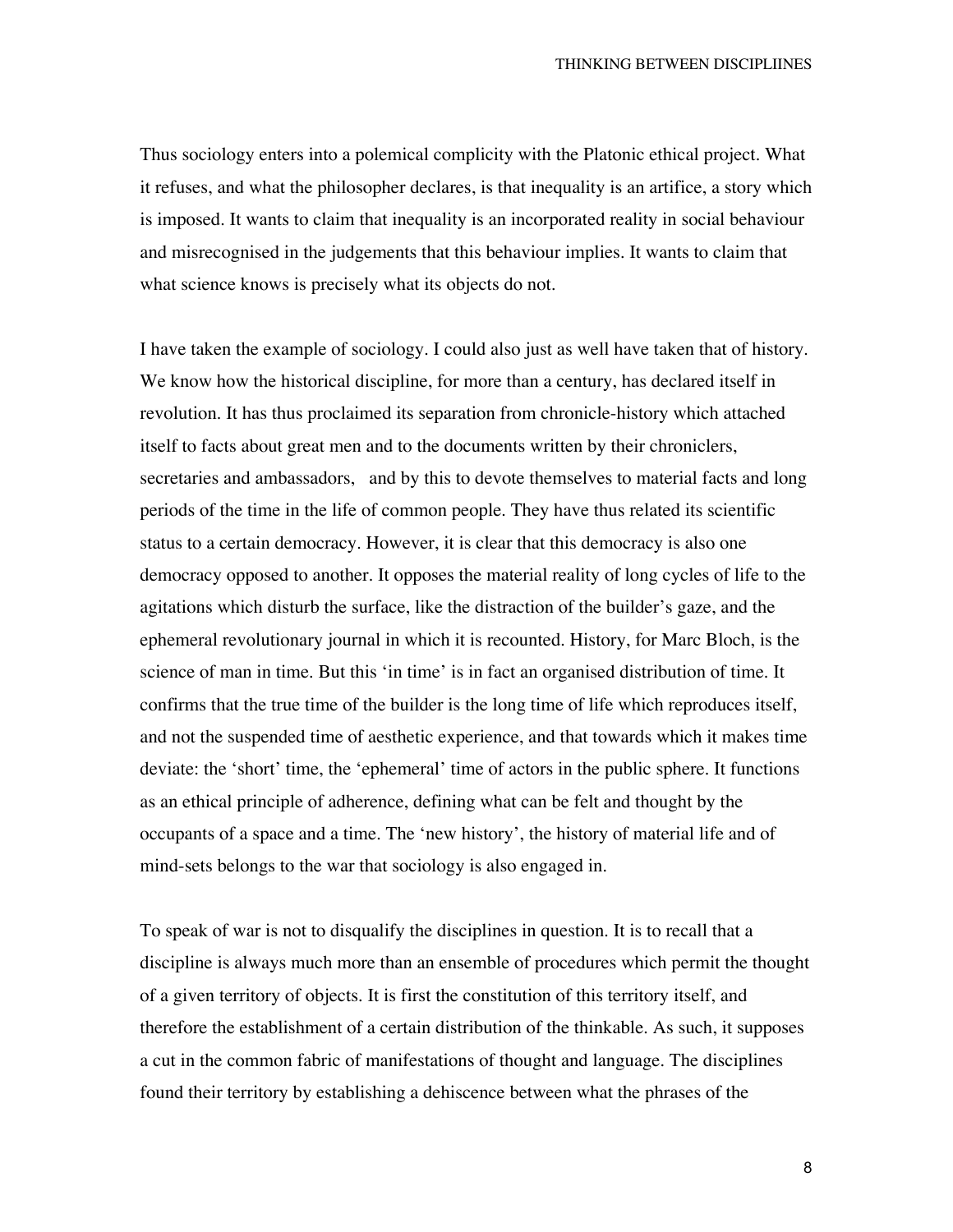woodworker say and what they mean, between what the woodworker describes to us and the truth hidden behind the description. They must therefore engage in a war against the claim that there is another knowledge and another ignorance than that which belongs to their condition. In other words, they must engage in a war against the war that the worker is himself fighting. A well-ordered society would like the bodies which compose it to have the perceptions, sensations and thoughts which correspond to them. Now this correspondence is perpetually disturbed. There are words and discourses which freely circulate, without master, and which divert bodies from their destinations, engaging them in movements in the neighbourhood of certain words: people, liberty, equality, etc. There are spectacles which disassociate the gaze from the hand and transform the worker into an aesthete. Disciplinary thought must ceaselessly hinder this haemorrhage in order to establish stable relations between states of the body and the modes of perception and signification which correspond to them. It must ceaselessly pursue war but pursue it as a pacifying operation.

In-disciplinary thought<sup>5</sup> is thus a thought which recalls the context of the war, what Foucault called the 'distant roar of battle'. In order to do so, it must practice a certain ignorance. It must ignore disciplinary boundaries to thereby restore their status as weapons in a dispute. This is what I have done, for example, in taking the phrases of the joiner out of their normal context. This normal context is that of social history, which treats them as expressions of the worker's condition. I have taken a different path: these phrases do not describe a lived situation. They reinvent the relation between a situation and the forms of visibility and capacities of thought which are attached to it. Put differently, this narrative [*récit*] is a myth in the Platonic sense: it is an anti-Platonic myth, a counter-story of destiny. The Platonic myth prescribes a relationship of reciprocal confirmation between a condition and a thought. The counter-myth of the joiner breaks the circle. The indisciplinary procedure must thus create the textual and signifying space in which this relation of myth to myth is visible and thinkable.

This supposes the creation of a space without boundaries which is also a space of equality, in which the narrative of the joiner's life enters into a dialogue with the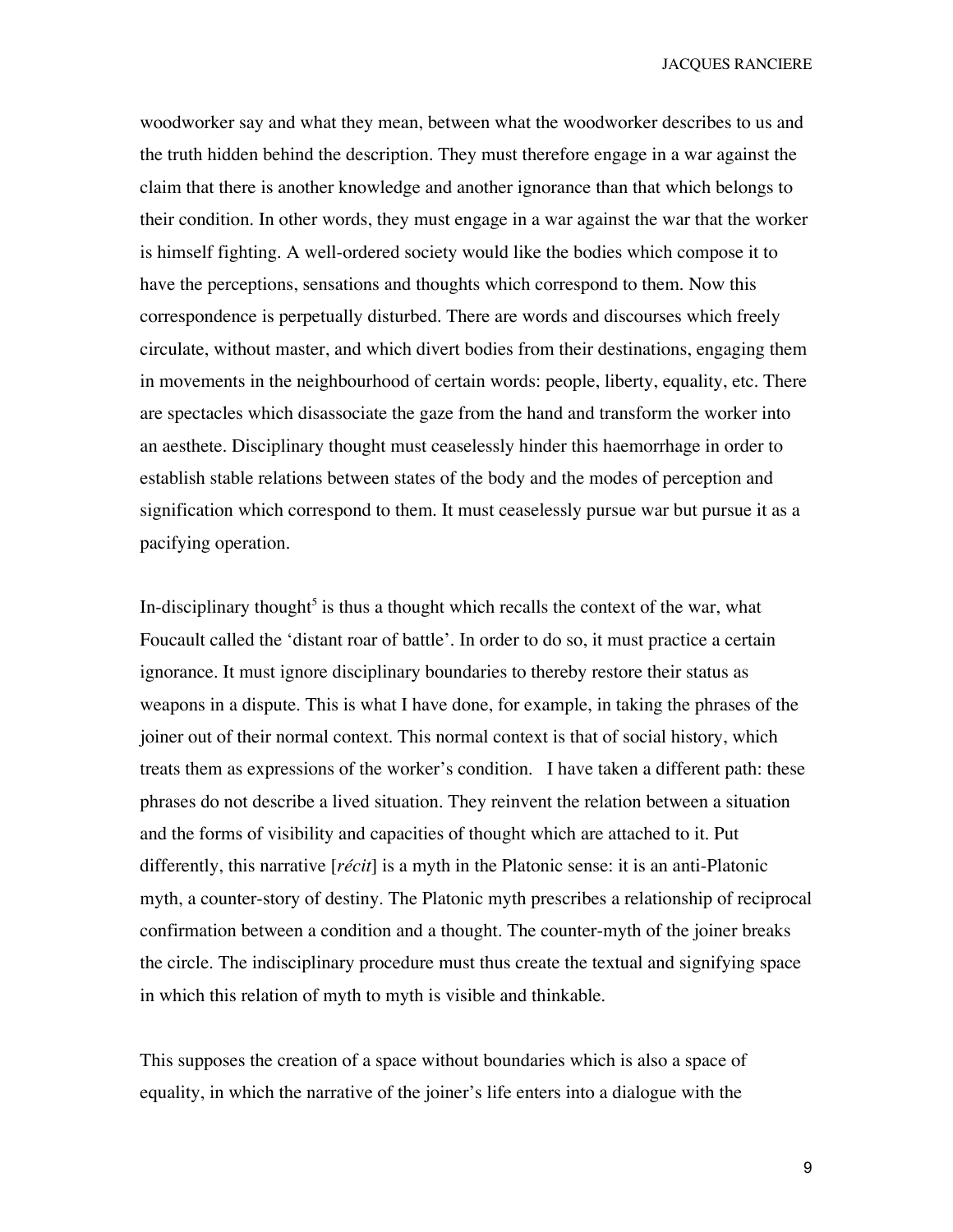philosophical narrative of the organised distribution of competencies and destinies. This implies another practice – an indisciplinary practice – of philosophy, of its relation to the human sciences. Classically, philosophy has been considered a sort of super-discipline which reflects on the methods of the human and social sciences, or which provides them with their foundation. Thus a hierarchical order is established in the universe of discourse. Of course these sciences can object to this status, treat it as an illusion and pose itself as the true knowledge of philosophical illusion. This is another hierarchy, another way of putting discourses in their place. But there is a third way of proceeding, which seizes the moment in which the philosophical pretension to found the order of discourse is reversed, becoming the declaration, in the egalitarian language of the narrative, of the arbitrary nature of this order.

The specificity of the Platonic 'myth' is constituted by the way in which it inverts the reasons of knowledge [*savoir*] with the purely arbitrary insistence on the story [*conte*]. While the historian and the sociologist show us how a certain life produces a certain thought expressing a life, the myth of the philosopher refers this necessity to an arbitrary "beautiful lie", a beautiful lie which is at the same time the reality of life for the greatest number of people. This identity of necessity and contingency, the reality of the lie, cannot be rationalised in the form of a discourse which separates truth from illusion. It can only be recounted, that is, be stated in a discursive form which suspends the distinction and the hierarchy of discourse. The privilege of philosophy – contrary to the abstraction, whether valuable or regrettable, that it is generally claimed of it  $-$  is thus the literal directness of its discourse: the directness with which it has known how to state this condition of the primary identity between reasons and narratives, the directness which alone permits it to speak of the organised distribution of lives.

It is here, Plato claims in the *Phaedrus*, that we must speak truth [*vrai*], there where we speak of truth [*vérité*]. It is here also that he has recourse to the most radical story [*conte*]: that of the plain of truth, of the divine charioteer, and of the fall which transforms some into men of silver, and others into gymnasts, artisans or poets. In other words, taking things the other way around, at the moment when he most implacably states the organised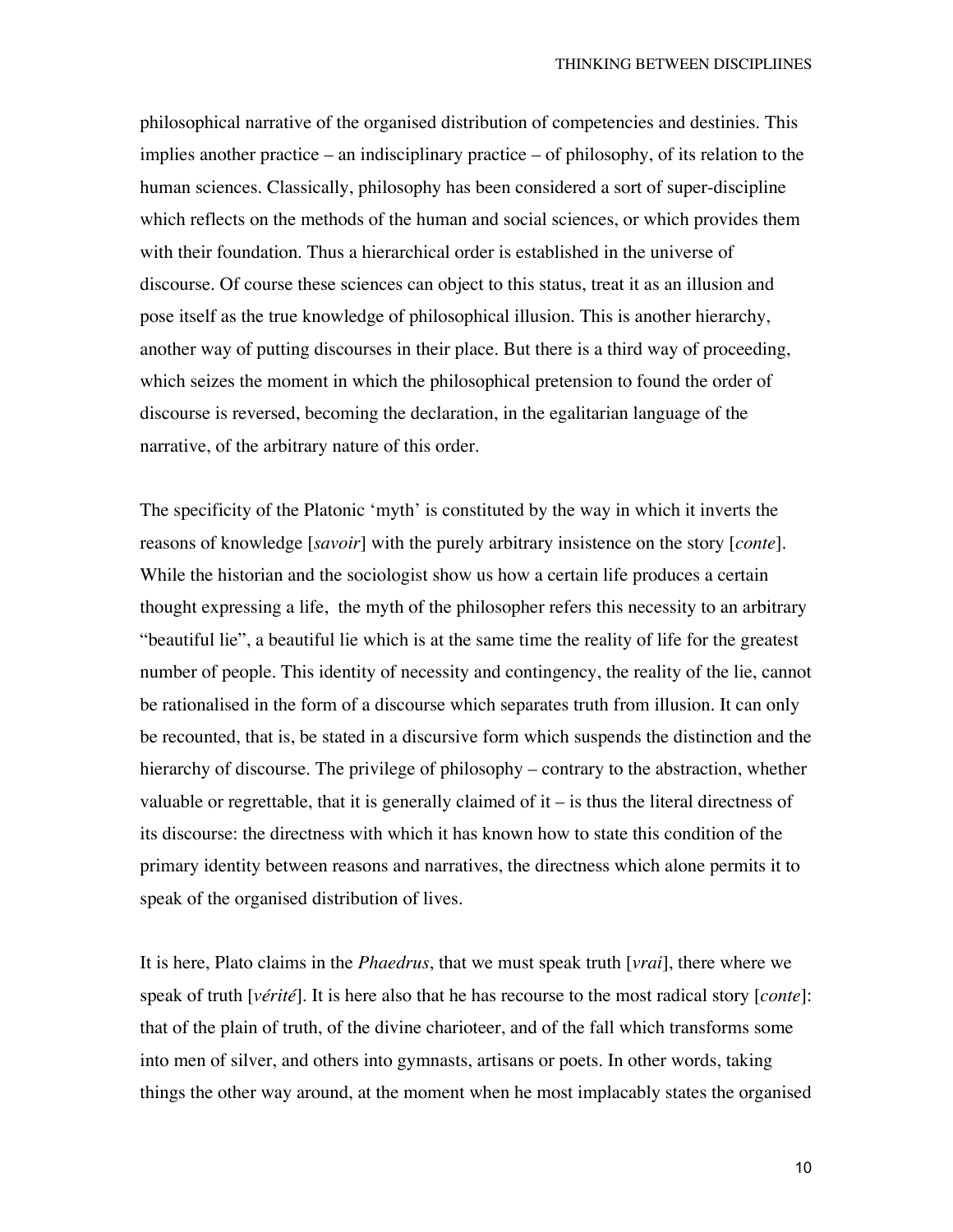distribution of conditions, he has recourse to what most radically denies it, the power of the story and that of the common language which abolishes the hierarchy of discourse and the hierarchies that this underwrites.

Disciplinary thought says: we have our territory, our objects and the methods which correspond to them. This is what sociology or history, political science or literary theory, says. This is also what philosophy, in the regular sense, says, posing itself as a discipline. But at the moment in which it wants to found its status as a discipline of disciplines, it produces this reversal: the foundation of foundation is a story. And philosophy says to those knowledges [*savoir*] who are certain of their methods: methods are recounted stories. This does not mean that they are null and void. It means that they are weapons in a war; they are not tools which facilitate the examination of a territory but weapons which serve to establish its always uncertain boundary.

There is no assured boundary separating the territory of sociology from that of philosophy or that of the historians from literature. No well-defined boundary separates the discourse of the woodworker who is the object of science from the discourse of science itself. After all is said and done, to trace these boundaries is to trace the boundary between those who have thought through this question and those who have not. This boundary is never traced other than in the form of a story. Only the language of stories can trace the boundary, forcing the aporia of the absence of final reason from the reasons of the disciplines.

I once proposed the concept of a 'poetics of knowledges [*savoirs*]'. A poetics of knowledges is not a simple way of saying that there is always literature in attempts at rigorous argumentation. Such a demonstration still belongs to the idle logic of demystification. The poetics of knowledges does not claim that the disciplines are false knowledges. It claims that they are disciplines, ways of intervening in the interminable war between ways of declaring what a body can do, in the interminable war between the reasons of equality and those of inequality. It does not claim that they are invalid because they tell stories. It claims that they must borrow their presentations of objects, their